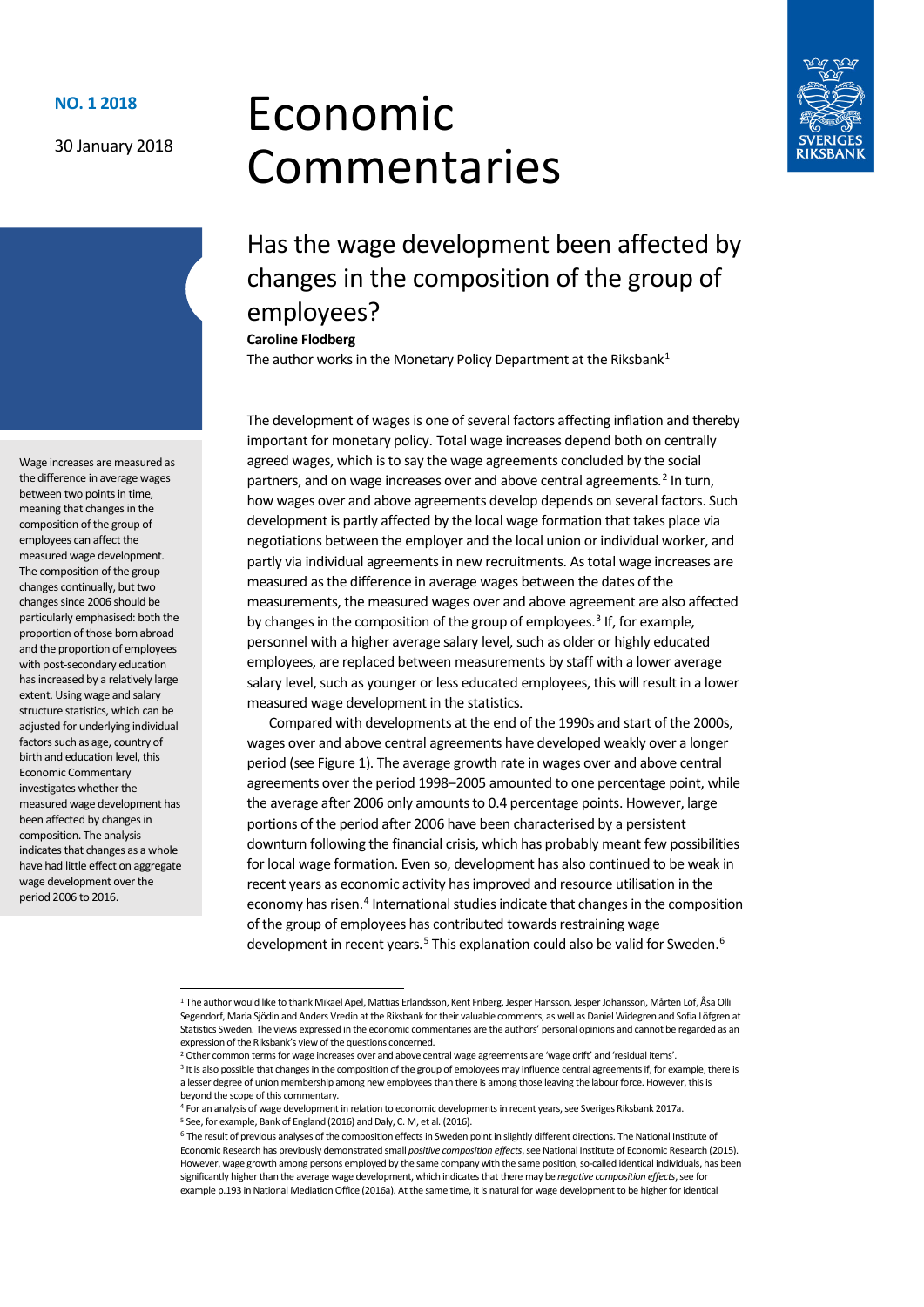

Source: National Mediation Office.

Most analysts, including the Riksbank, expect that the strong economic activity, with increased difficulties for companies to recruit staff will mean that wage increases will successively rise over the years ahead.<sup>[7](#page-1-0)</sup> If wage development in Sweden has been affected by a changed composition of the group of employees and if these changes continue, this may also be significant for wage development in the period ahead. This Economic Commentary investigates whether the wage increases measured in recent years have been affected by a change in the composition of the group of employees.

#### Wage and salary structure statistics can be used as a complement to short-term wage statistics.

Short-term wage statistics (STWS), which show the aggregate wage development in both the economy as a whole and in a number of sub-sectors, are published on a monthly basis subject to a relatively short delay and are used by both the Riksbank and other forecasters to analyse wage development. However, sometimes it can be interesting to dig deeper into the underlying causes for how wages have developed. If, for example, personnel with a higher average salary level, such as older or highly educated employees, are replaced between measurements by staff with a lower average salary level, such as younger or less educated employees, this will result in a lower measured wage development. It is, however, not possible to analyse questions of this type using STWS, as these statistics mainly are gathered aggregated for blue-collar workers and white-collar workers and thereby lack information on underlying individual factors such as age and education.

On the other hand, wage and salary structure statistics (WSSS), aimed at illuminating wage levels and wage structures, collect data on the individual level and can thereby be used to analyse any composition effects on the wage growth measured. However, WSSS isless suitable for cyclical analyses as it is annual data published once a year, about six months after the year it is gathered, meaning that, at present, outcomes are only available up to the end of

 individuals than for the average in the economy as a whole, as an average for the economy as a whole continuously is affected by older departures (with a higher salary level) being replaced by young new employees (with a lower salary level).

<span id="page-1-0"></span><sup>&</sup>lt;sup>7</sup> See, for example, National Institute of Economic Research (2017b) and Sveriges Riksbank (2017b).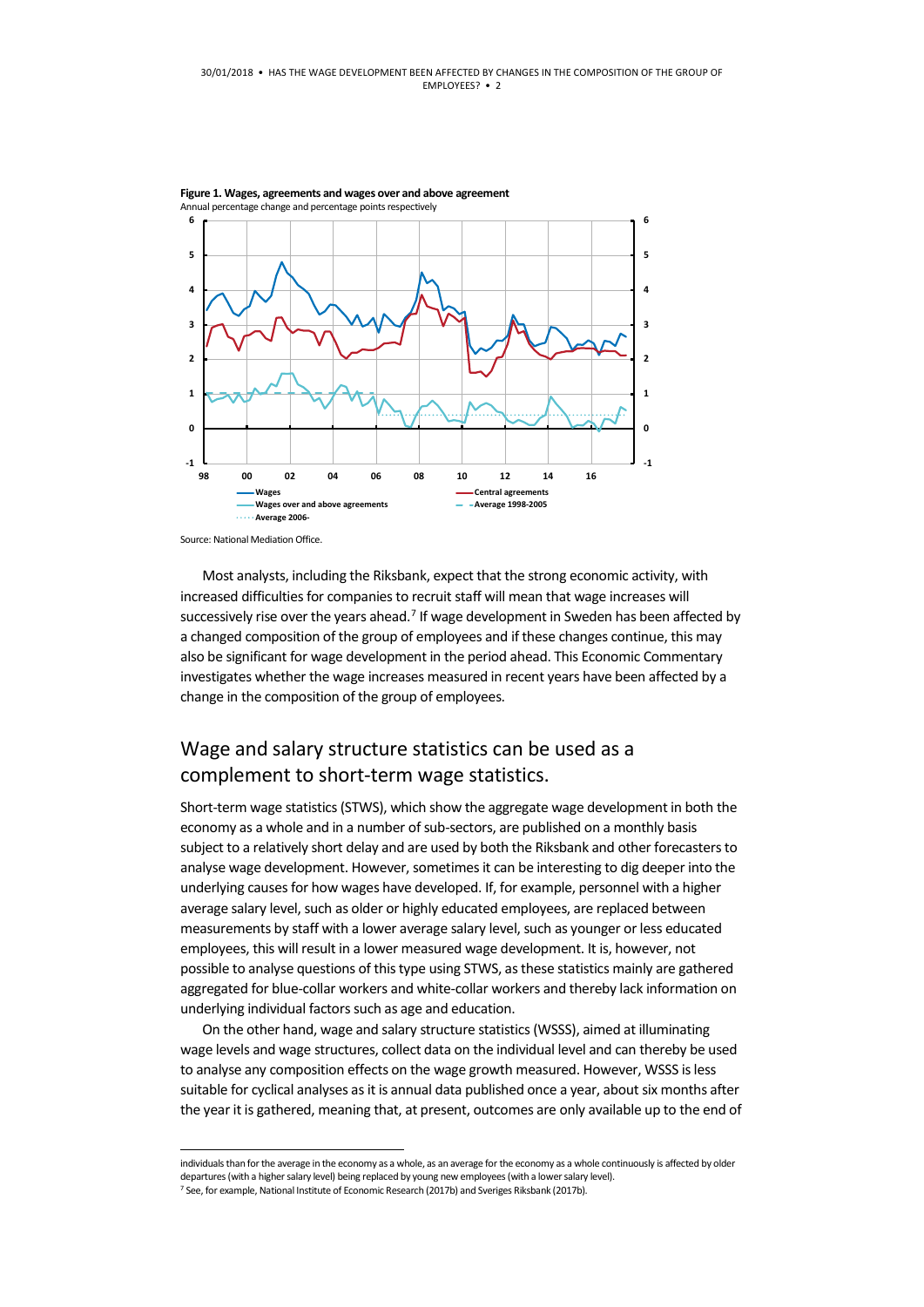2016.<sup>[8](#page-2-0)</sup> There are also certain differences in sample and in what is included in the concept of wages between the sources of statistics.<sup>9</sup>

Due to these differences, wage development according to STWS and WSSS may differ for individual years (see Figure 2). However, regarded over a longer period of time, wage growth has been relatively concordant and, over the entire period in Figure 2, both wage measures show the same average wage development.



**98 00 02 04 06 08 10 12 14 16 WSSS** STWS

**Figure 2. Wage development in the entire economy according to WSSS and STWS** Annual percentage change

Sources: The National Mediation Office and Statistics Sweden

**0**

**1**

## Expected pay differentials between different groups according to wage and salary structure statistics

**0**

**1**

**2**

**3**

**4**

**5**

**6**

For the average measured wage development to be affected by changes in composition, groups with a lower or higher wage level than the average have to increase or decrease as a proportion of the group of employees. WSSS includes data on wage levels for various groups.<sup>[10](#page-2-2)</sup> There are relatively substantial differences in wage level between different groups in the population. In general, young individuals with less work experience have a lower average wage level than older people, those with shorter education have a lower average wage level than highly educated people, women have a lower average wage level than men, and people born in Europe<sup>[11](#page-2-3)</sup> and outside Europe have a lower average wage level than those born in Sweden and other Nordic countries (see Figure 3). Wage differences have also been

<span id="page-2-0"></span> <sup>8</sup> Wage statistics for the business sector and central government are gathered in September, while wage statistics for municipalities and county councils are gathered in November. The date they are gathered may mean that the current year's pay review is not always included for all parts of the economy.

<span id="page-2-1"></span><sup>9</sup> Wages in municipalities and county councils are completely investigated in both statistics sources. Wages in central government are also completely investigated in WSSS, while STWS only investigates a restricted population of those receiving monthly wages and working at least 40 per cent. Wages in the business sector are based on a sample survey in both WSSS and STWS. STWS uses a selection of companies with at least five employees and all companies with more than 200 employees are completely investigated. In total, the selection amounts to about 6,000 companies. WSSS uses a selection of companies with at least one employee, while all companies with more than 500 employees are investigated completely. In 2016, the selection in WSSS amounted to about 9,000 companies. For workers in the business sector, STWS reports hourly wages, while WSSS also reports monthly salaries in which wages for part-time work are recalculated to full-time equivalents. For white-collar workers in the business sector and public sector employees, both STWS and WSSS measure monthly wages including variable supplements, but the wages in WSSS include slightly more salary supplements such as remuneration for on-call duty or public relief work. For a more detailed description of both statistical products, see chapter 12 of National Mediation Office (2016a).

<sup>&</sup>lt;sup>10</sup> All data reported below has been produced and processed by Statistics Sweden on behalf of the Riksbank.

<span id="page-2-3"></span><span id="page-2-2"></span><sup>&</sup>lt;sup>11</sup> Here and hereafter, 'Europe' refers to Europe excluding the Nordic region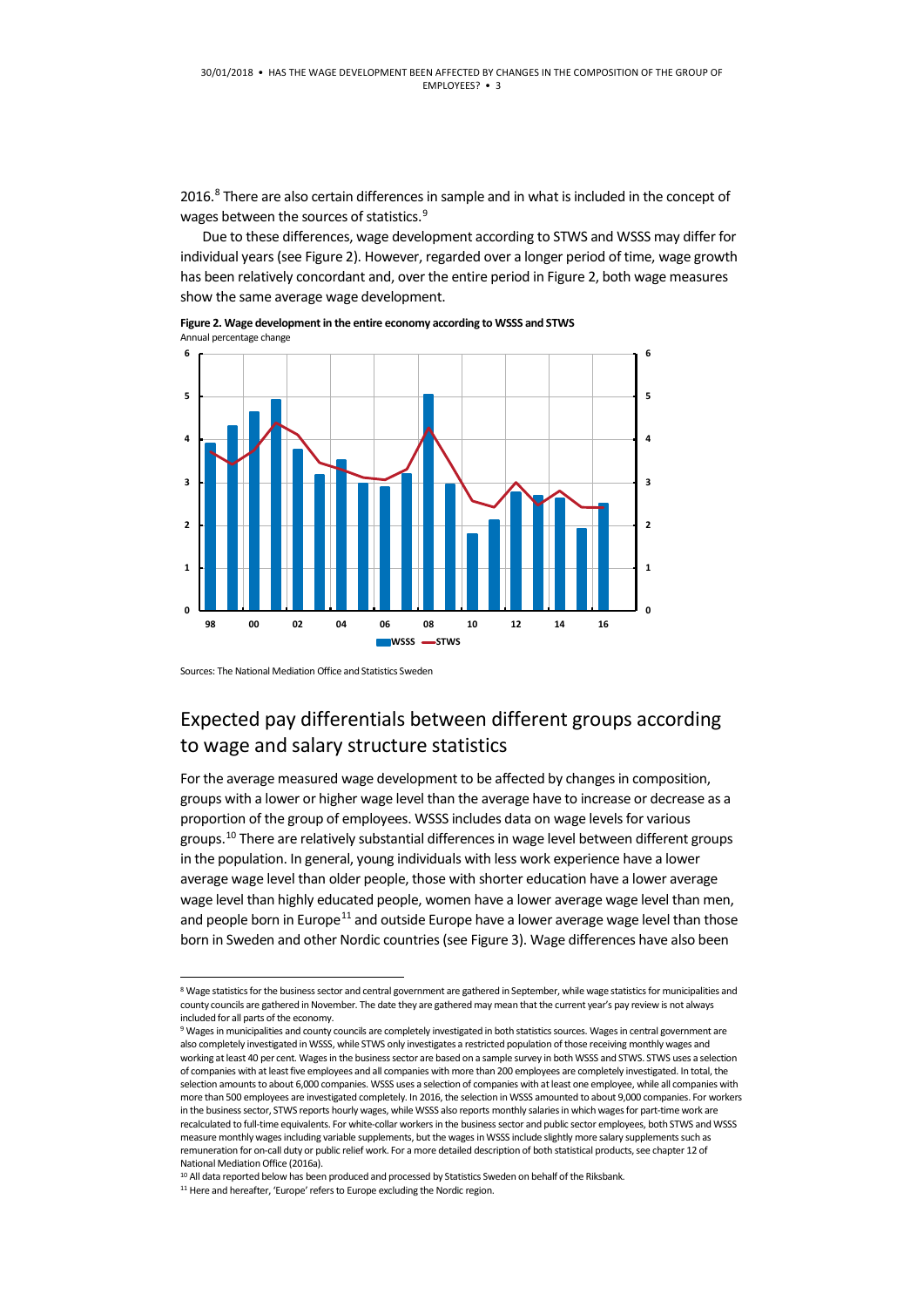relatively stable over time. All else being equal, this means that, if the proportion of employees in any of these groups increases, this will mean that the measured wage development will be lower due to a direct composition effect.

**Figure 3. Wage levels for various groups according to WSSS (overlapping groups)** Per cent of average wage level, 18-64 years



Source: Statistics Sweden.

An individual can, of course, be included in several of these groups at the same time, for example be born in Europe and be a woman, and, in addition to factors such as age, sex, education and country of birth, wage levels are also affected by the individual's profession. For example, most of the wage differential between men and women can be explained by factors such as education and profession, but even after consideration istaken of measurable factors, a wage differential remains.<sup>[12](#page-3-0)</sup> Another example is people born abroad, who are overrepresented in professions requiring only a short education or introduction, where the wage level is also lower. This over-representation can, in turn, be assumed to be due to several factors. Among other things, education and previous experience may be less useful and/or difficult for employers to evaluate in a new country. It also takes time to learn a new language and a country's specific cultural codes. The human capital specific to Sweden increases with the number of years spent in the country and the wage differential against those born in Sweden thereby decreases with the number of years spent here. However, this is a very slow process and, even after 30 years, wage differentials remain.<sup>[13](#page-3-1)</sup> Those born abroad also face discrimination on the Swedish labour market, for example they are not called for interviews to the same extent as people born in Sweden with the same qualifications.<sup>14</sup>

There are also groups with a higher average wage level where the reverse applies, which is to say that, all else being equal, if the proportion of employees over the age of 25, highly-

<span id="page-3-0"></span><sup>&</sup>lt;sup>12</sup> See National Mediation Office (2016b). The wage differential is unexplained in a statistical sense, which means that it cannot be explained by the factors captured by the statistics. However, this does not mean that it is thereby possible to draw the conclusion that the remaining wage differential is due to discrimination.

<span id="page-3-1"></span><sup>&</sup>lt;sup>13</sup> This refers to people born outside the western world. Relative wage increases can primarily be explained by higher wage growth within workplaces and professions. It could be interpreted as employers initially assigning a low value to the competence of those born abroad but then, with time, gaining a better understanding of their actual productivity level and thereby raising their wages (see Eliasson, T. (2013)).

<span id="page-3-2"></span><sup>&</sup>lt;sup>14</sup> For an overview of the research, see Ahmed, A. (2015).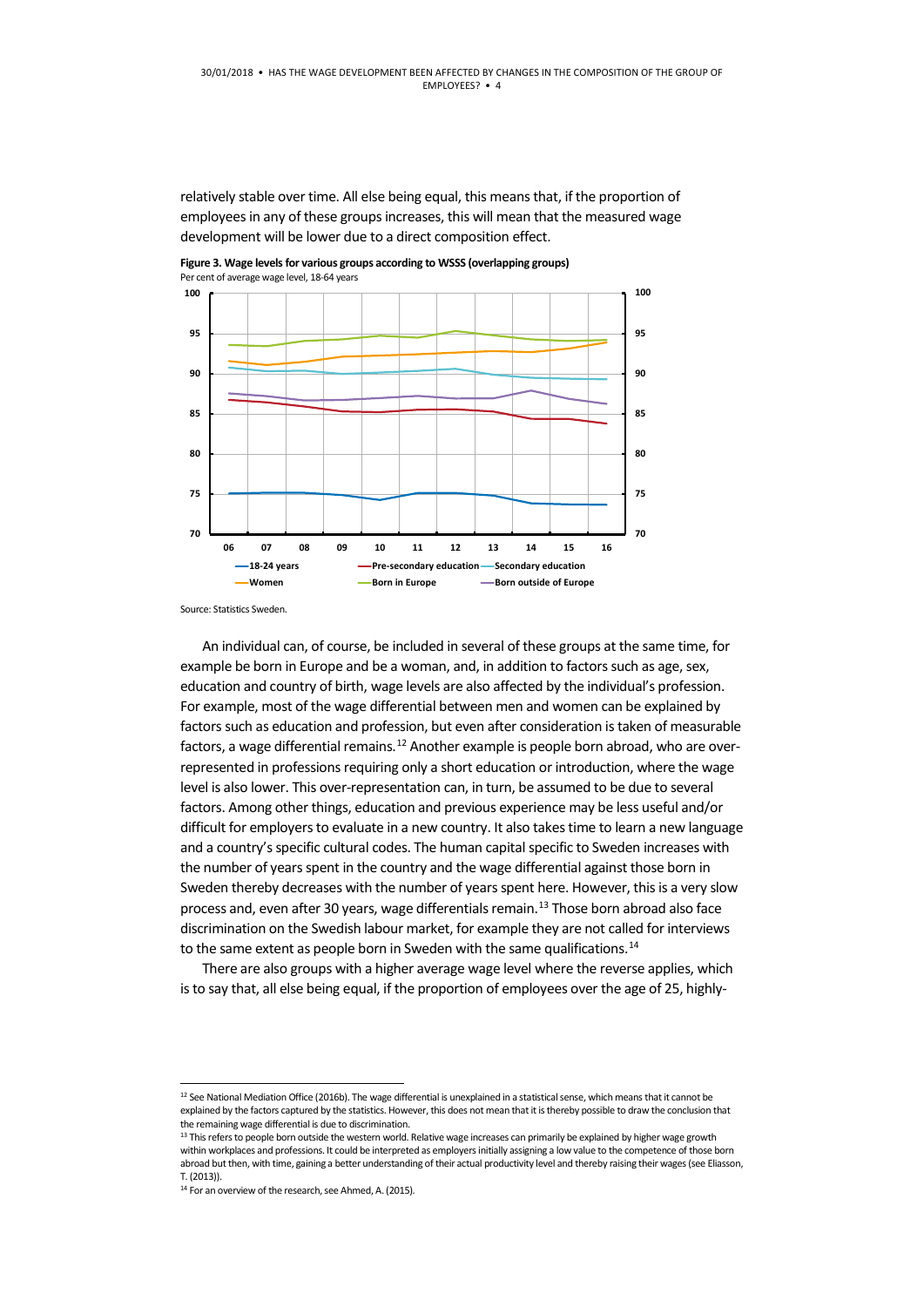educated, male, Swedish or Nordic born increases, this will mean that the measured wage development will be higher as a result of a direct composition effect (see Figure 4).<sup>[15](#page-4-0)</sup>

**Figure 4. Wage levels for various groups according to WSSS (overlapping groups)** Per cent of average wage level, 18-64 years



Source: Statistics Sweden

### The proportion of those born abroad and the proportion of employees with post-secondary education has increased relatively strongly since 2006

A relatively large change on the Swedish labour market since 2006 is that the *proportion of the population* of working age who were born outside the Nordic region has increased.<sup>[16](#page-4-1)</sup> Between 2006 and 2016, the proportion of those born in Europe and outside Europe increased by 2 and almost 6 percentage points respectively to about 7 and about 12 per cent respectively of the working age population. All in all, these groups made up almost 1.2 million people or 20 per cent of the total working age population in 2016, compared with almost 700,000 people or just over 12 per cent in 2006.

There are relatively large differences in education level between people born in Europe and outside Europe and many of those born outside Europe came to Sweden as refugees and not for labour market-related reasons. Among people born in Europe, the proportion with pre-secondary and secondary education has decreased in the working age population, while the proportion with post-secondary education has increased. In 2016, the proportion of people born in Europe with post-secondary education was on a higher level than among those born in Sweden. On the other hand, the proportion of people born outside Europe without secondary education is relatively high compared to other groups and has increased. The proportion of those born outside Europe with post-secondary education has also increased, but was slightly lower in 2016 than the corresponding proportion among those born in Sweden.

<span id="page-4-0"></span><sup>&</sup>lt;sup>15</sup> The higher wage level among people born in the Nordic region, outside Sweden, can be explained by this group being older on average. However, this group only makes up two per cent of the total number of employees, meaning that the individuals in the sample may have a relatively strong effect on the results, so this should be interpreted with caution.

<span id="page-4-1"></span><sup>&</sup>lt;sup>16</sup> To match the age grouping in WSSS, working age population here refers to the age group 18–64 years according to the labour market surveys.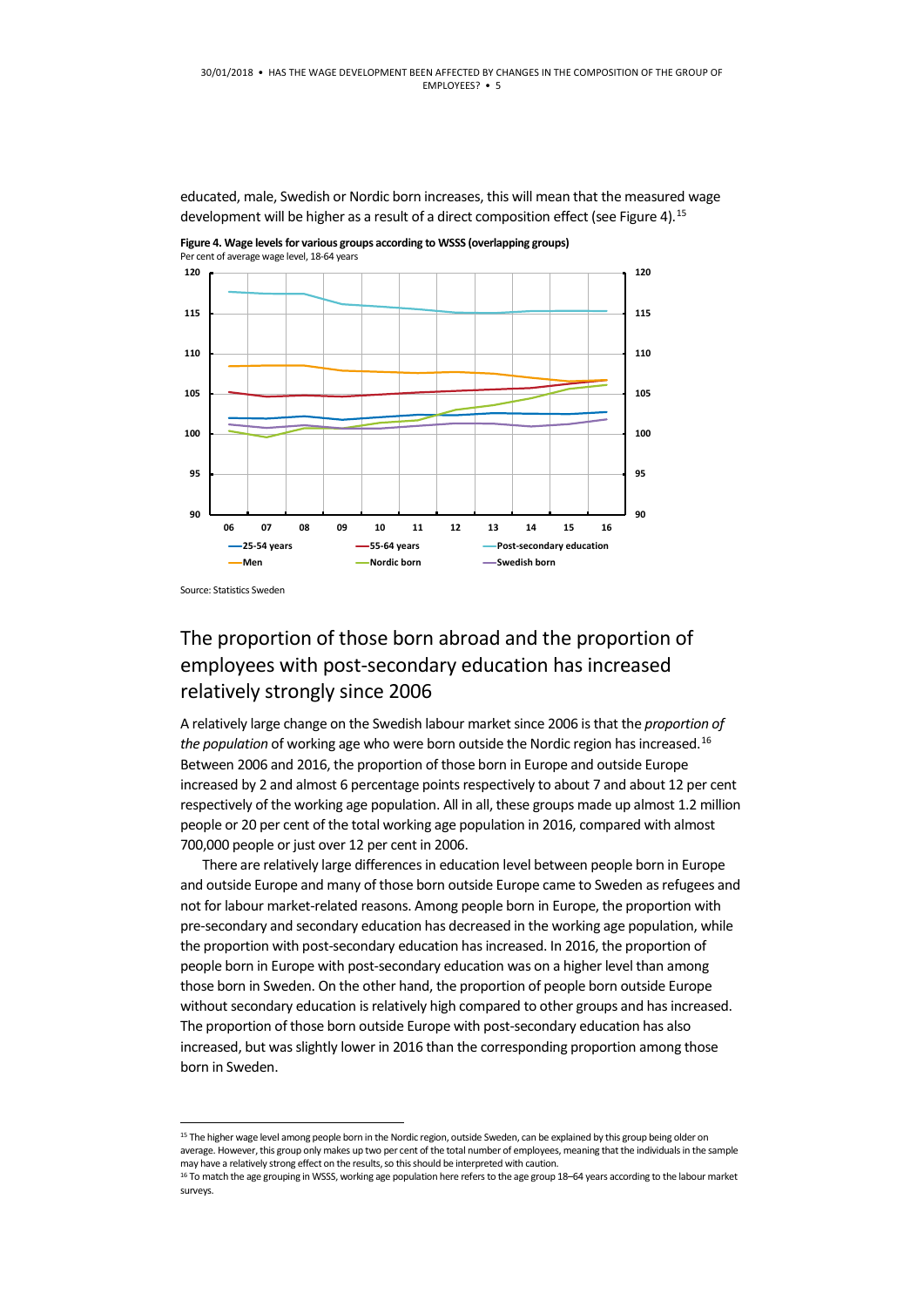At the same time, the *proportion of employees* born in Europe and outside Europe increased by 2 and 4 percentage points respectively between 2006 and 2016 (see Figure 5). In 2016, people born outside the Nordic region all in all thereby made up about 14 per cent of the total number of people in employment, compared with 8 per cent in 2006. The proportions of employees aged 18-24 years and women also increased slightly over the period. The proportion of women above all increased in conjunction with the financial crisis of 2009 and, since then, has remained on a relatively stable level. The explanation for this is probably that women work within service industries and public services to a greater extent than men, while it was primarily the goods-producing industries, the manufacturing sector in particular, that were impacted in conjunction with the financial crisis.



**Figure 5. Change of proportion of employees in various groups since 2006 according to WSSS** Percentage points

Source: Statistics Sweden.

Another relatively large change over the time period studied here is that the level of education among employees has increased. The figure for employees with post-secondary education increased by just over 6 percentage points between 2006 and 2016 (see Figure 5).<sup>[17](#page-5-0)</sup> Above all, this is due to the level of education being higher among those born in Sweden, but also because the proportion of those in employment born outside the Nordic region with post-secondary education has increased. At the same time, the proportion with at best presecondary and secondary education has decreased by 4 and just over 2 percentage points respectively.

Figures 3, 4 and 5 above, however, do not show *whether* or *how* these changes in the composition of the group of employees have affected the measured average wage growth in recent years. The changes that have taken place also seem to have been in the opposite direction. The increasing proportion of employees born outside the Nordic region and the proportion of young people could suggest that changes in the composition of the group of employees have dampened the measured average wage growth, but the increasing proportion of employees with post-secondary education suggest, at the same time, that changes in composition have raised it. For example, neither does Figure 5 say anything about

<span id="page-5-0"></span> <sup>17</sup> This result differs from the labour force surveys, where the proportion *in employment* with secondary education decreased significantly more and the proportion with post-secondary education increased significantly more than according to WSSS. However, the nonresponse bias in the labour force surveys is large as regards education (see Statistics Sweden (2017)).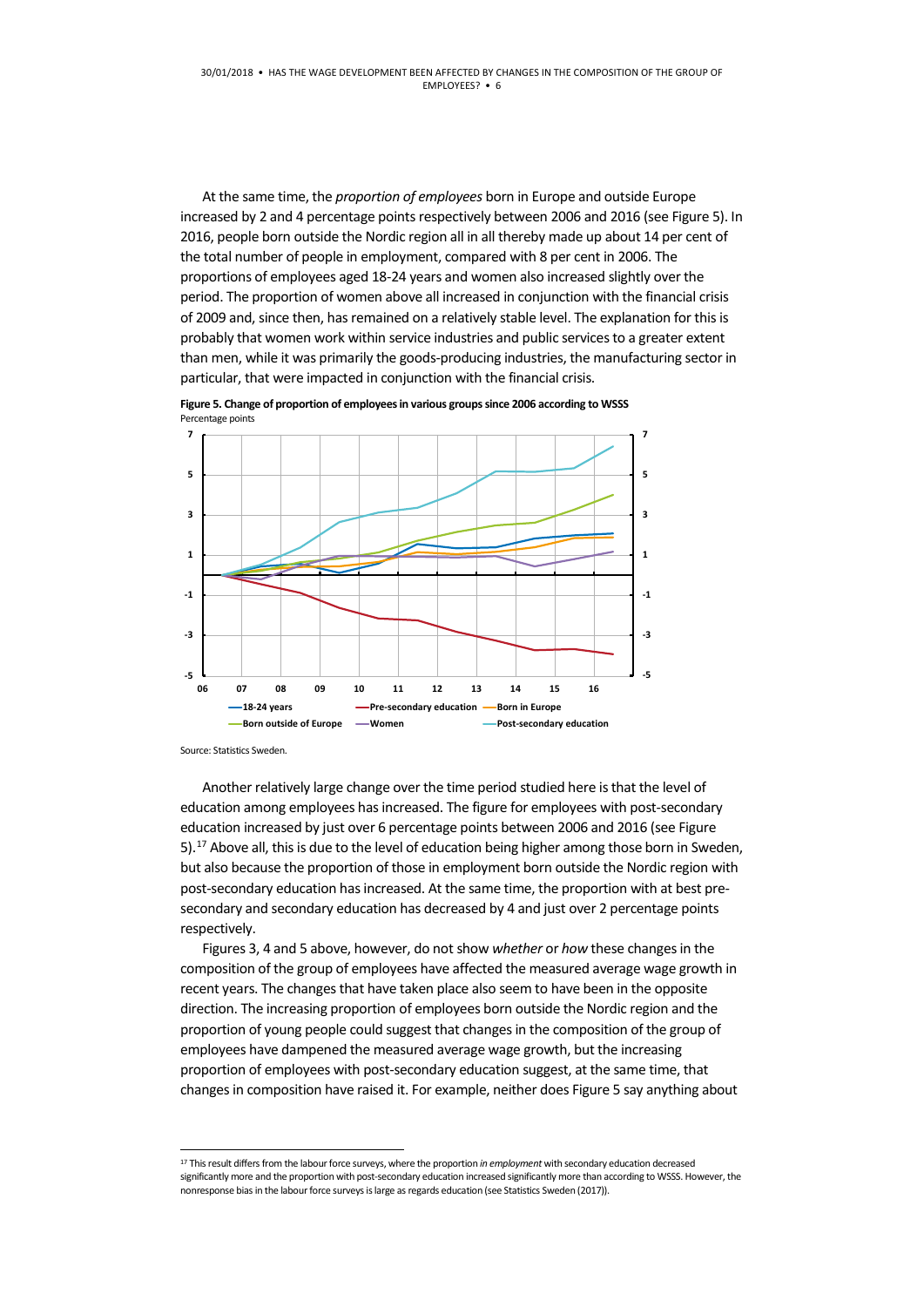profession, education and/or age among the young people or people born abroad who have been employed in recent years.

#### The measured wage development has not noticeably been affected by the changed composition of the group of employees

If the individuals in WSSS are grouped according to different characteristics and are given the same weights as the preceding year, the structure becomes identical across consecutive years and it thereby becomes possible to develop a measure of wage development that is unaffected by possible changes in the composition of the group of employees. Table 1 presents an example calculation in which the proportion of young employees increases over two years (t and t+1). The example calculation assumes that both younger and older people receive a wage increase of 2.5 per cent between the years. However, the calculated average wage growth for all of them is only 2.2 per cent, as the proportion of young people, with a lower average wage level, has increased.

|                        |        | $t+1$  | <b>Wage development</b> |
|------------------------|--------|--------|-------------------------|
| Proportion 18-24 years | 0.10   | 0.11   |                         |
| Proportion 25-64 years | 0.90   | 0.89   |                         |
| Wage level 18-24 years | 24,000 | 24,600 | 2.5                     |
| Wage level 25-64 years | 34,000 | 34,850 | 2.5                     |
| All                    | 33,000 | 33,723 | 2.2                     |

**Table 1. Example calculation – Composition effect on average wage growth** Percentage, SEK per month and percentage change

Source: The Riksbank.

In the following analysis, the composition of the employees in terms of profession<sup>18</sup>, age, working hours, education, sex and country of birth have been held unchanged over two consecutive years.[19](#page-6-1) All data has been taken from WSSS, except for data on country of birth and education, which has been taken from the Total Population Register and the register Educational attainment of the population. The difference between the calculated wage growth and the actual measured figure according to WSSS can be said to form a composition effect. If the composition effect is positive (negative), it may have contributed towards raising (lowering) actual measured wage growth.[20](#page-6-2)

The result shows that the measured wage growth overall is affected very little by the changed composition of the group of employees(see Figure 6). Some years there appears to be a certain effect, but on average over the period 2006-2016, the composition effect has been neutral.

Divided up into the public sector and the business sector, the analysis shows that the composition effect on average has been marginally positive in the public sector, while it has been neutral in the business sector as a whole. The greatest effect in the business sector can

<span id="page-6-1"></span><span id="page-6-0"></span><sup>&</sup>lt;sup>18</sup> Profession is included on the single-digit level, according to the Swedish Standard Classification of Occupations (SSYK). However, due to a time series break in the profession variable, profession is not included in the calculated wage development between 2013 and 2014. <sup>19</sup> Without the occurrence of unexplained wage differentials between men and women, the other variables could be assumed to capture the effects that an increased proportion of women would entail. As wage levels for those born abroad depend on the number of years these people have lived in Sweden, it can reasonably be assumed that the other variables cannot capture the effects that an increased proportion of people born abroad would entail.

<span id="page-6-2"></span><sup>&</sup>lt;sup>20</sup> The analysis resembles one previously made by the National Mediation Office (NMO) and the National Institute of Economic Research (NIER), with the difference that NMO does not include sex, education and country of birth and NIER does not include sex and country of birth. See National Mediation Office (2014) and National Institute of Economic Research (2015).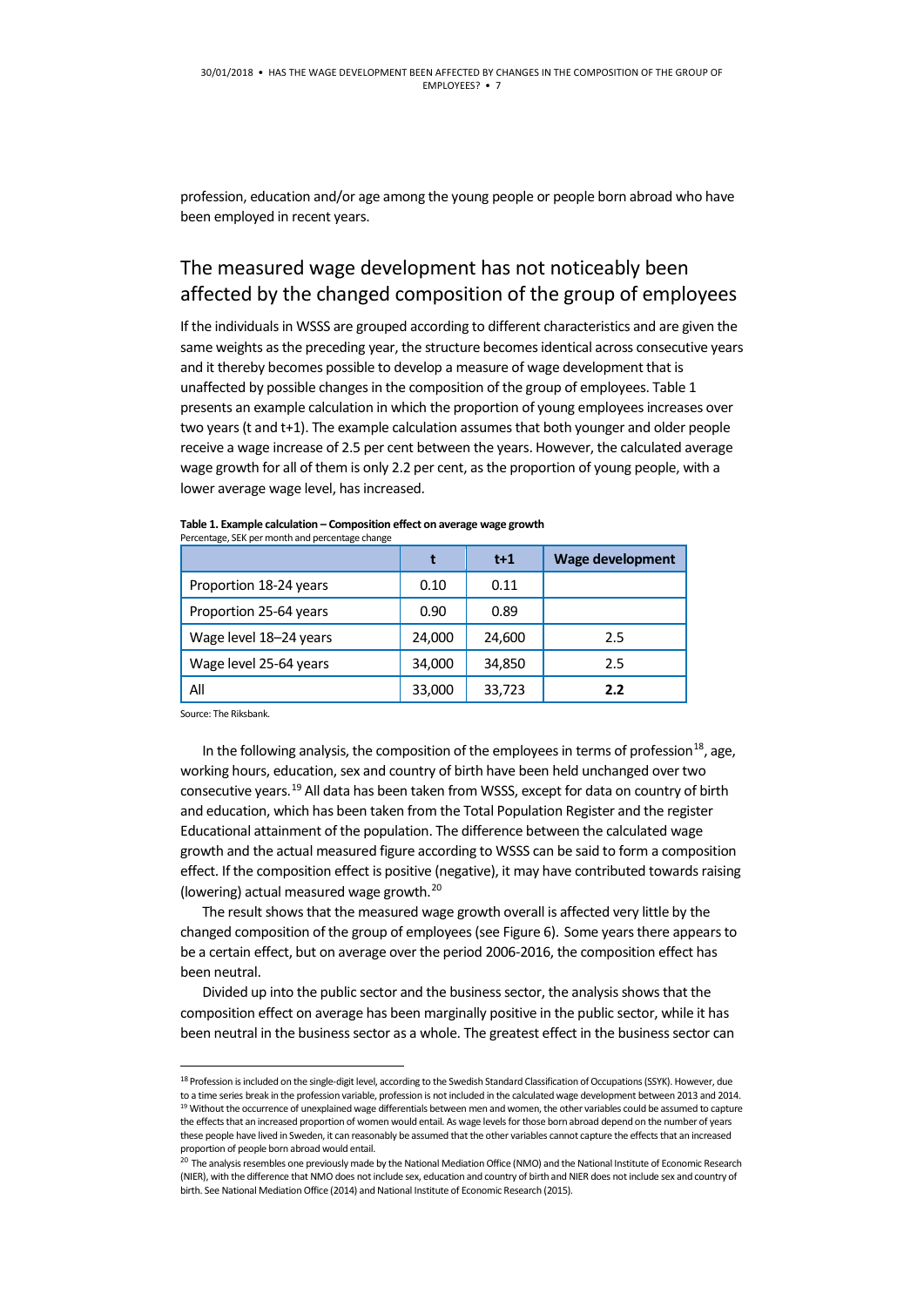be found in the construction industry, where the actual measures wage development has been restrained by an average of 0.5 percentage points due to a change in the composition of the group of employees.<sup>[21](#page-7-0)</sup> In contrast, within the manufacturing sector, the composition effect has contributed towards raising actual measured wage growth by an average of 0.2 percentage points.<sup>[22](#page-7-1)</sup> To a certain extent, this is due to a very large positive composition effect in conjunction with the financial crisis in 2009. Over this year, employment within the manufacturing sector decreased by almost 9 per cent. The composition effect is probably a result of those being laid off being younger on average and thereby having lower wages than those who managed to keep their positions, which also meant that the measured wage growth became high. At the same time, demands for post-secondary education have increased within the manufacturing sector over the period, which could contribute towards the composition effect on average having been positive. $^{23}$  $^{23}$  $^{23}$ 





Source: Statistics Sweden.

Sweden's wage structure is a factor that can explain why the measured wage development in the economy has not been affected more by composition effects. The collectively-agreed lowest wages in Sweden are high and, from an international perspective, the wage structure is very compact, which is to say there is a relatively small difference between the lowest and highest wages. This could contribute towards explaining why more comprehensive composition effects may occur in certain countries, but not in Sweden. It is also important to point out that WSSS, like STWS, is a sample survey and that the results thereby are surrounded by a certain degree of uncertainty. The effects from the changed composition of the group of employees that are calculated here are based on a specific set of individual characteristics (profession, age, working hours, education, sex and country of birth) and another set of individual characteristics could give a different result.

<span id="page-7-0"></span><sup>&</sup>lt;sup>21</sup> In this context, it is important to point out that the construction industry is an industry with many small and medium-sized companies, meaning that the sample rotation within the business sector between individual years may have major effects on the measured wage changes.

<span id="page-7-2"></span><span id="page-7-1"></span><sup>&</sup>lt;sup>22</sup> The manufacturing sector here refers to Swedish Standard Industrial Classification B-E.  $^{23}$  See National Institute of Economic Research (2017a).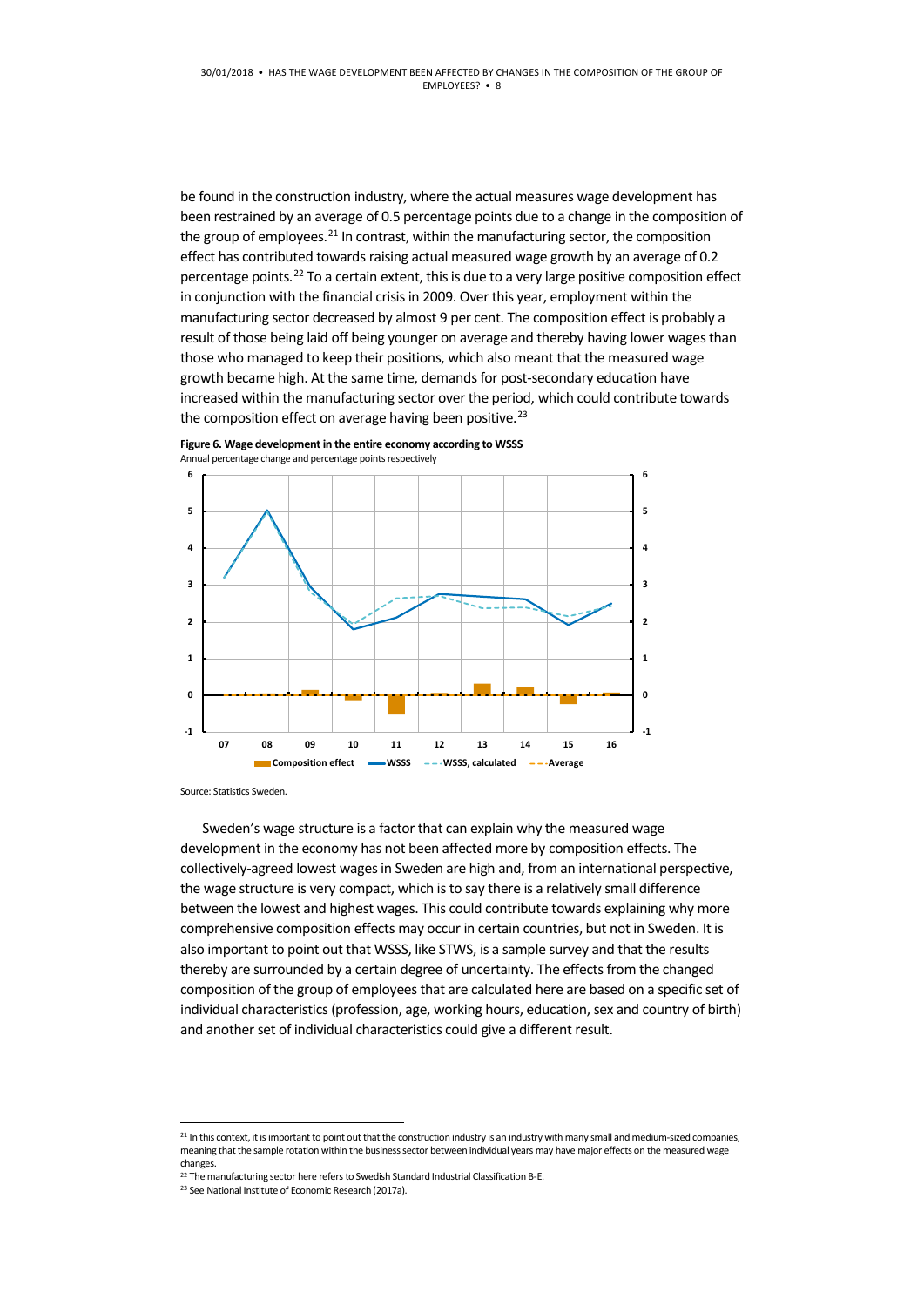#### Summary

In Sweden, wages over and above central agreements have developed surprisingly weakly for a longer period, in particular in recent years as economic activity has strengthened and resource utilisation on the labour market has increased. Wage increases are usually measured as the difference in average wages between two years. This means that changes in the composition of the group of employees between two years may affect the actual measured development of wages. If, for example, personnel with a higher average salary level, such as older or highly educated employees, are replaced between two years by staff with a lower average salary level, such as younger or less educated employees, this will result in a lower measured wage development. Using individual data, this commentary has investigated whether wage development has been affected by changes in the composition of the group of employees. The results indicate that the overall effect over the period 2006 to 2016 is small.